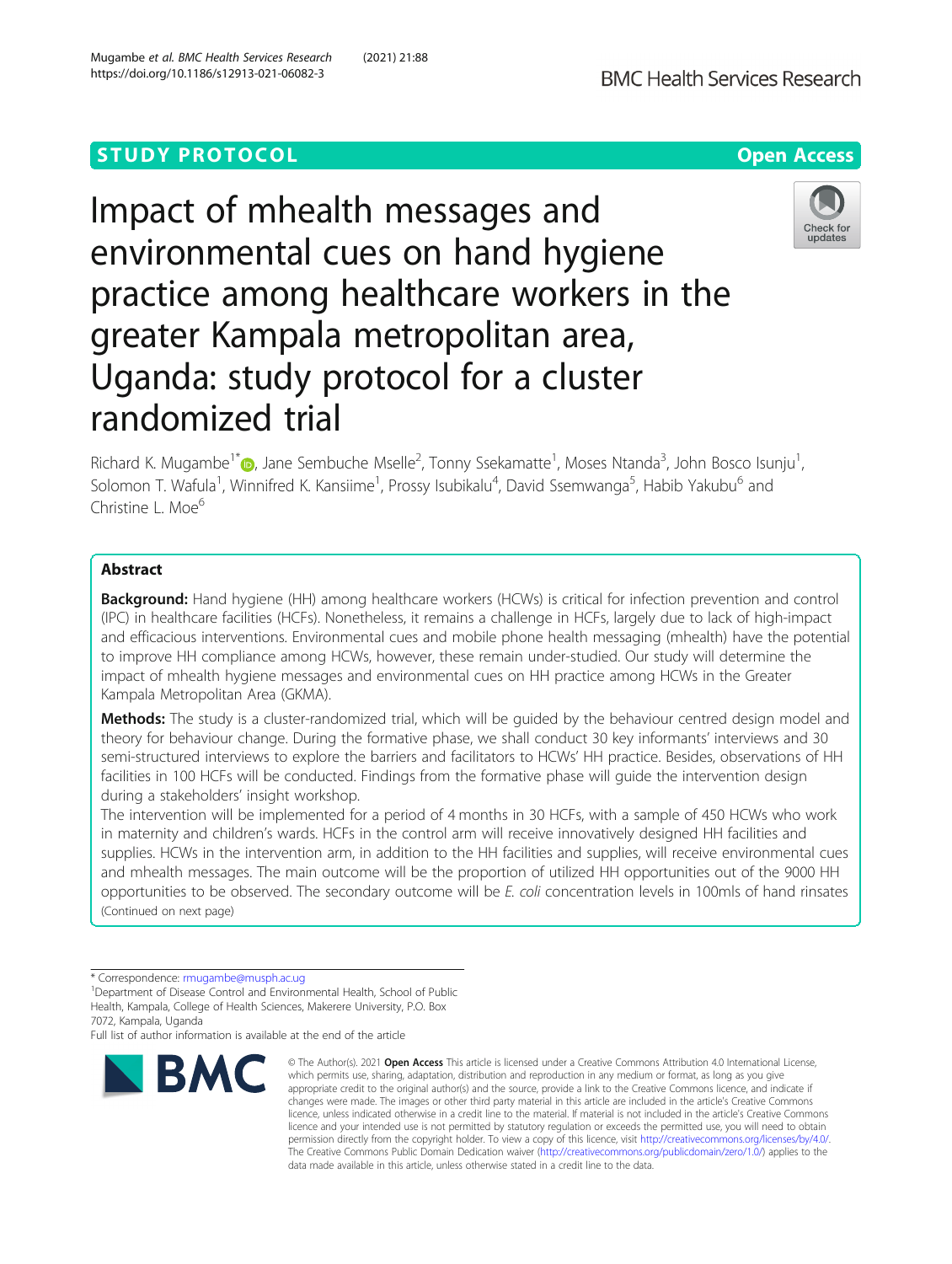### (Continued from previous page)

from HCWs, an indicator of recent fecal contamination and HH failure. We shall run multivariable logistic regression under the generalized estimating equations (GEE) framework to account for the dependence of HH on the intervention.

Discussion: The study will provide critical findings on barriers and facilitators to HH practice among HCWs, and the impact of environmental cues and mhealth messages on HCWs' HH practice.

Trial registration: ISRCTN Registry with number [ISRCTN98148144](http://www.isrctn.com/ISRCTN98148144). The trial was registered on 23/11/2020.

Keywords: Hand hygiene, Healthcare workers, Hand hygiene interventions, Behaviour centred design, Uganda

## Background

Adequate water, sanitation and hygiene (WASH) is critical in the provision of quality health care in healthcare facilities (HCFs). Improved WASH infrastructure and practices in HCFs can significantly reduce the risk of healthcare acquired infections (HCAIs). Moreover, it increases trust and uptake of healthcare service while increasing efficiency and improved staff morale. In addition, all major initiatives to improve global health largely depend on basic WASH services in HCFs [\[1](#page-10-0)]. Despite this, many HCFs in low- and middle-income countries (LMICs) lack basic WASH infrastructure and where it exists the coverage is low. The recent Joint Monitoring Programme (JMP) report on WASH in HCFs indicates that approximately 14% of HCFs had limited water services while 21 and 16% respectively had no sanitation and hygiene services, impacting nearly 2 billion people [[2](#page-10-0)]. The lack of WASH infrastructure compromises the ability to provide safe and quality healthcare services, and places both healthcare workers (HCWs) and patients at a considerable and yet preventable health risk of HCAIs. Indeed there is a strong biological plausibility that pathogens responsible for HCAIs are more prevalent in facilities with substandard WASH services [[3\]](#page-10-0), and mothers and neonates are at the greatest risk of getting exposed to HCAIs [\[4](#page-10-0)–[6](#page-10-0)].

Hand hygiene, a critical component of standard infection prevention and control (IPC), is a leading simple, crucial and inexpensive measure for preventing HCAIs [[7](#page-10-0)–[9\]](#page-10-0). However, there is limited evidence on efficacious interventions that have the potential to increase hand hygiene compliance in HCFs [\[10](#page-10-0), [11\]](#page-10-0). Yet, hand hygiene compliance among HCWs in HCFs remains low especially in low and middle income settings [\[10,](#page-10-0) [11](#page-10-0)]. There is an avalanche of reasons for suboptimal hand hygiene practices and these defer by settings and resources available. For example lack of appropriate infrastructure and equipment [\[12\]](#page-10-0). Other factors for poor hand hygiene compliance include belonging to a certain professional category, working in certain departments, understaffing and wearing gloves and gowns [[13\]](#page-10-0). The barriers are not any different in Uganda, where low compliance to hand hygiene among HCWs has been related to lack of knowledge of the transmission risk, and limited hand hygiene infrastructure and supplies [[14,](#page-10-0) [15\]](#page-10-0).

In Uganda, most of the existing research on WASH in HCFs has mainly focused on assessing WASH status [[14](#page-10-0)–[17](#page-10-0)] but there has been generally a lack of understanding of the barriers and facilitators to hand hygiene among HCWs, and research on simple, effective and inexpensive interventions to enhance hand-hygiene practices among HCWs is limited. In other settings, previous studies have shown that the use of mobile phone technology in health messaging (mhealth) has great potential to promote health care including improving HCWs' adherence to standard guidelines [\[18,](#page-10-0) [19\]](#page-10-0). There is growing evidence that mhealth interventions are critical in improving patients' adherence to treatment as well as adherence of HCWs to treatment guidelines. Despite the impact of mHealth in HCWs' adherence, there is limited evidence about the use and effect of the mhealth in enhancing compliance to WASH practices including hand hygiene among HCWs [[20](#page-10-0), [21\]](#page-10-0). In addition, there is also evidence that nudges (environmental cues) in schools, have the potential to improve handwashing with soap among school-aged children [[22](#page-10-0)], however, such evidence is limited for HCFs. Complex interventions such as use of HCF wide poster campaign, combined with performance feedback and alcohol-based hand rub (ABHR) placed at every bedside; introducing ABHR accompanied by education/training; applying social marketing strategies as well as using multiple strategies including involvement of staff in planning activities have been suggested as interventions for improving adherence to hand-hygiene guidelines among HCWs [[23\]](#page-10-0). However, there is limited evidence on the effect of simple inexpensive mhealth and nudges/environmental cues related interventions on compliance to hand hygiene among HCWs.

## Study objectives

## General objective

To determine the impact of mobile phone WASH text messages and environmental cues on hand hygiene practice among HCWs in the Greater Kampala Metropolitan Area (GKMA).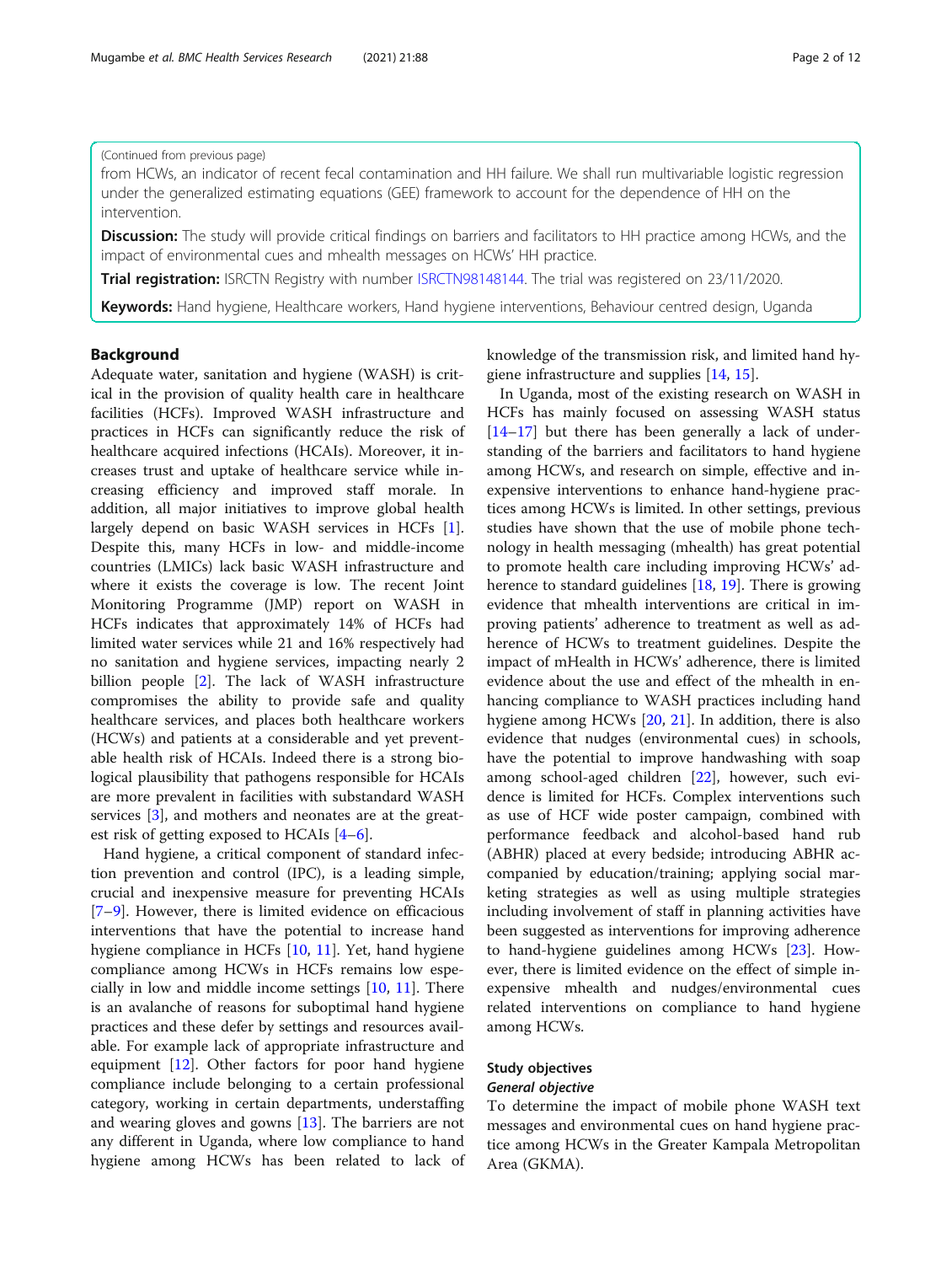#### Specific objectives

- 1. To explore the facilitators of hand hygiene among HCWs in HCFs in the GKMA.
- 2. To explore the barriers to hand hygiene among HCWs in HCFs in the GKMA.
- 3. To determine the impact of mhealth messages and environmental cues on hand hygiene practices among HCWs in HCFs in the GKMA.

## Methods

## Study setting

The study will be conducted in the GKMA which includes Kampala, Wakiso and Mukono districts. According to the Uganda Bureau of Statistics (UBOS), Kampala has a day time population of approximately 4 million people and a night time population of approximately 1.5 million [\[24](#page-10-0)]. The rate of urbanisation in Kampala and the neighbouring districts of Wakiso and Mukono is so high, and these areas are experiencing many urban challenges including growth of slums, which are characterized by poverty, poor living conditions and limited access to various services [\[25,](#page-10-0) [26](#page-11-0)]. In partnership with the Ministry of Health (MOH), Ministry of Water and Environment (MWE), WaterAid Uganda and Kampala Capital City Authority (KCCA), we recently conducted a WASH assessment in 63 HCFs in the GKMA, which indicated significant gaps in WASH [[16\]](#page-10-0). This proposed study will be building upon the evidence from that assessment, as well as priorities and needs that have been identified by stakeholders. The intervention will be premised on the understanding that mobile phone usage is very high among HCWs. Indeed, according to the Uganda National Information Technology Agency (NITA), 70.9% of adult Ugandans own a mobile phone, and ownership is even higher in professional groups of people including HCWs [[27](#page-11-0)]. As of 2018, the number of Government and Private not for Profit (PNFP) HCFs in the 3 districts of the GKMA is as provided in Table 1 [\[28\]](#page-11-0).

#### Study design

In Uganda, the healthcare system is organised into a four-tier system with hospitals and health centres (HCs) of levels IV, III and II [\[29\]](#page-11-0). General hospitals (catchment population 500,000 people) provide preventive,

Table 1 Number of HCFs in Kampala, Wakiso and Mukono districts

promotive, curative, maternity, and inpatient health services and surgery, blood transfusion, laboratory, and medical imaging services. HC IVs have a target population of 100,000 people and are responsible for preventive, outpatient health services, maternity, inpatient health services, emergency surgery and blood transfusion, and laboratory services. HC IVs provide all the services of HC IIIs except emergency surgery. The study will be carried out in public HCs of level III and IV in Wakiso and Mukono districts, using a clusterrandomized trial (CRT) design. The study will be restricted to public HC IVs and IIIs because these offer affordable Maternal, New-born and Child Health (MNCH) services to the majority of the population in the GKMA [[14\]](#page-10-0), and only HCFs in Wakiso and Mukono will be studied since they are likely to have similar characteristics as they are more rural and receive less funding compared to those in Kampala. The intervention will be preceded by a formative study which will be conducted in the Kampala, Mukono and Wakiso districts. The reason for focusing on HCFs and departments that offer MNCH services is because mothers and neonates are at a greater risk of getting exposed to HCAIs [[4](#page-10-0)–[6\]](#page-10-0), and there is therefore critical need to improve the status of WASH in maternal and children's wards.

The study will be guided by the "Behaviour Centred Design (BCD)" model and theory for behaviour change [[30\]](#page-11-0), which guides hand hygiene program design through the "ABCDE" (Assess, Build, Create, Deliver and Evaluate) steps (Fig. [1](#page-3-0)). The model provides the BCD process on the outside and the theory of change on the inside. The theory suggests that, the right behavioral response depends on the behavior settings (physical, social and temporal context) in which individuals find themselves [[31\]](#page-11-0), and that three causal links must be made: from the environment (modified by an intervention) to psychological change in the target population (body and brain), to performance of the target behaviors (which results in changes to the state-of-the-world).

Prior to the implementation of the CRT, the investigators will obtain a list of HCFs and healthcare providers from the respective district health offices. This list will be used to randomly assign the clusters (HCFs) to the intervention and control groups. Once the clusters have been assigned, the study participants in the maternal

| <b>District</b> | <b>Hospitals</b> |            | <b>HC IVs</b>  |            | <b>HC IIIs</b> |            | <b>Total</b> |
|-----------------|------------------|------------|----------------|------------|----------------|------------|--------------|
|                 | Government       | <b>NGO</b> | Government     | <b>NGO</b> | Government     | <b>NGO</b> |              |
| Kampala         |                  |            | $\overline{4}$ |            |                |            | 4            |
| Mukono          |                  |            |                |            | 13             |            | 18           |
| Wakiso          |                  |            |                |            | 21             | 16         | 46           |
| <b>TOTAL</b>    | 6                | 13         |                |            | 42             | 29         | 105          |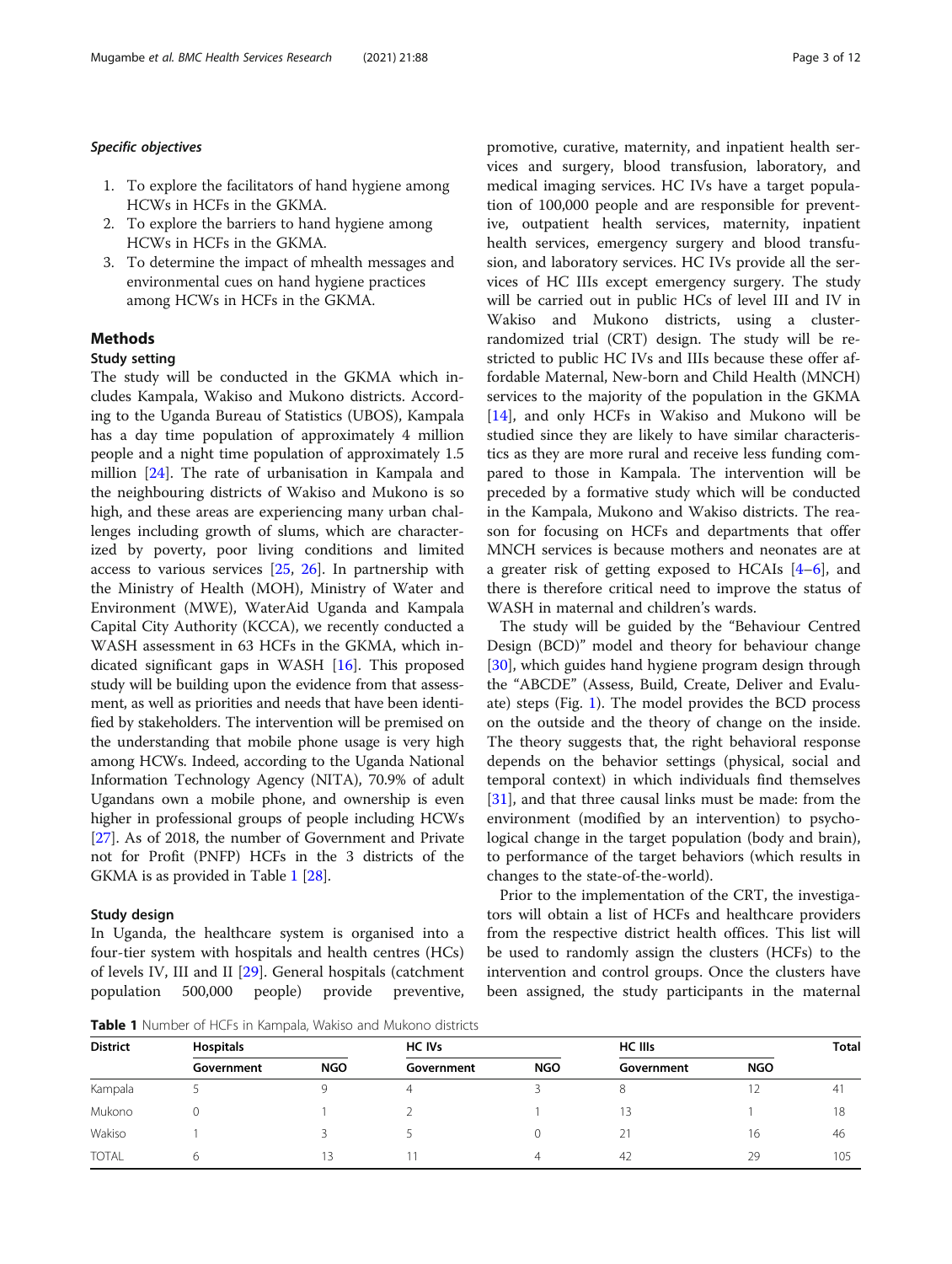<span id="page-3-0"></span>

and children's wards within the selected HCFs will be informed about the purpose of the study and recruited in the study after the consenting process.

#### Study approach

This study will be implemented following these stages;

## Assess - document existing hand hygiene behaviour

In determining the barriers and opportunities for enhancing HCWs' hand hygiene practices, this study component will involve collating and reviewing available published literature on hand hygiene provisions and drivers among HCWs in HCFs in Uganda and beyond. The literature review will be conducted with the help of a literature review guide. The findings from the literature review will guide the "build" (formative) research phase.

## Build - formative phase

The formative research phase will address objectives 1 and 2 of the study, and the findings will inform the design and implementation of the intervention (mhealth and environmental cues on hand hygiene). The purpose of this formative phase is to understand the drivers of hand hygiene among HCWs. During this phase, we shall conduct key informants' interviews (KIIs) and semistructured interviews using developed guides. Multivariation sampling will be conducted to select participants for the interviews and the sample sizes will be determined based on theoretical saturation in the data [[32\]](#page-11-0). Structured observation checklists will be used to establish the status of HCF hygiene infrastructure and hand hygiene behaviour of HCWs.

## Create - stakeholders' workshops to develop and refine the intervention

A stakeholders' workshop shall be conducted to share findings from the literature review, formative research and discuss the contextual mechanisms of designing and implementing the mhealth and environmental cues intervention. Stakeholders will give their ideas on how best the mhealth intervention should be designed and used to disseminate messages to HCWs. The choice of the environmental cues (colours or pictures to paint around hand hygiene stations, branding of mirrors etc) and the mhealth (mobile texting approach or use of social media such as Facebook or Whatsapp etc) for communicating behavioural change messages will depend on the guidance of the WASH stakeholders, subject area experts and reviewed literature. The stakeholders will include MWE, MOH, Kampala Capital City Authority (KCCA), Non-Government Organisation (NGOs), representatives from local authorities, District and HCFs' IPCcommittees, WASH consultants as well as HCWs from different levels of HCFs in the GKMA.

During the stakeholders' workshop, the World Café approach [[33,](#page-11-0) [34](#page-11-0)] will be used, and 7–8 participants will sit around tables to internalize the findings from the formative research. Within the different groups, participants will use findings from the formative research to develop themes which will be used to develop insights, appealing stories that link the theme to the behaviour (hand hygiene among HCWs). The insights will be formulated to include: the behaviour to change; the character to influence; the motives to encourage the behaviour of that character as well as the direct or indirect reinforcement of social norms to encourage behaviour change. The insights from the different groups will be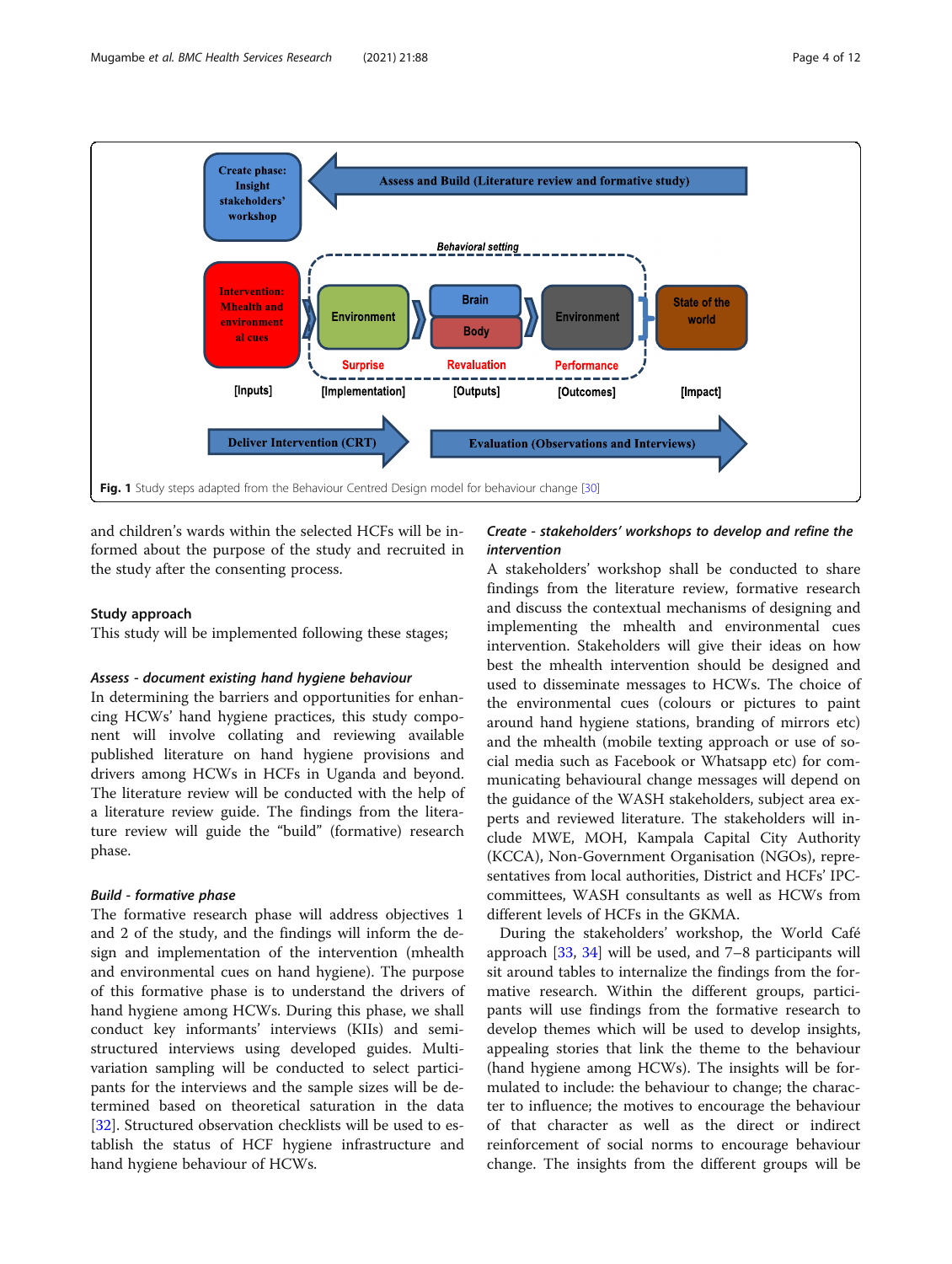presented, and participants will choose the best 4–5 insights based on richness (how many of the formative research findings are captured by the insight), power (how strong the logic is in linking the insight to the target behaviour), plasticity (how likely the idea on which the insight is based could be changed by the intervention), novelty (is it a surprise and acceptable to the target population). Using "how might we questions", participants will identify the campaign activities, tools and touch points that will enable HCWs to practice hand hygiene, change the settings, and create social norms.

The workshop will be used to develop and refine the intervention for implementation in the HCFs, using the workshop guide.

## Delivery of the intervention

#### i. Intervention design

The study will be implemented through a CRT targeting HCWs working in maternity and children's wards. The intervention will be implemented over a period of 4 months, through a partnership with WaterAid Uganda, MOH, KCCA, MWE as well as selected HCFs. The design of the study was guided by the checklist for standard protocol items recommended for international trials (SPIRIT), which is provided in Additional file [1.](#page-9-0)

#### ii. Trial interventions

In both the intervention and control HCFs, simple innovatively designed hand hygiene facilities (tapped plastic jerricans with a stand and basin) will be provided (where needed) in delivery rooms, post-natal wards, and children's wards. Soap and ABHR will be provided at all hand hygiene stations. Additionally, ABHR will be provided at points of patient care and on medication trolleys. Hand hygiene demonstrations using the "glo germ" gel will be done in both study arms at the beginning of the study. The choice of the departments/wards for the interventions is based on the understanding that mothers and neonates face the greatest risk of infections related to poor WASH and IPC measures in HCFs [[35](#page-11-0)], but these wards will also allow the research team to maximize the observations of hand hygiene opportunities while standing within a radius of about 5–10 m [\[36](#page-11-0)].

In the intervention HCFs, besides the provisions in the control group, two interventions, mhealth and environmental cues (nudges) that have been successful in enhancing adherence to treatment guidelines and enhancing hand-hygiene in school going children [\[19,](#page-10-0) [22\]](#page-10-0) respectively will be used. The choice of the specific mhealth and nudges intervention, and the frequency of exposure to mhealth messages among the study participants will be determined in the insight workshop. The mhealth intervention messages will be designed with a focus on: benefits of hand hygiene; when to do hand hygiene; how to do hand hygiene and how to protect others. However, the messages will also have educational jokes and response prompts where HCWs with the highest number of responses will win hand hygiene supplies. This will be critical in enhancing participant retention and complete follow-up. The educational messages and jokes in the mhealth intervention will be guided by the results from the formative study.

The mhealth messages will be sent to study participants using either short message service (sms) or whataspp, depending on the decision of the stakeholders in the stakeholders' workshop. In case stakeholders choose using the sms option, messages will be sent to participants using RapidSMS, which is a free and open-source framework for dynamic data collection, logistics coordination and communication. The service will enable a two-way communication between HCWs using basic SMS mobile phone technology. RapidSMS will be installed on a secure Linux server running Ubuntu 18.04.5 LTS with the following hardware specifications: (1) Intel Core i7-8700T 2.40 GHz processor with 16.0 GB of RAM, and (2) An MTCBA-GF4 modem attached via a serial interface. RapidSMS dependences that include Python and Django web framework will also be installed on the same machine. For compatibility, we shall install Python 3.7.3 and Django 2.2. For communication between the modem and RapidSMS, we shall install Kannel, which is a free and open source SMS gateway compatible with RapidSMS. With Kannel's SMS Delivery Report functionality, we shall be able to track the status of messages sent to HCWs. We shall configure the system to automatically send mhealth messages to HCWs at specific weekly intervals. Our server will enable HCWs to respond to the messages sent by the system. SMS received by the system from HCWs will be toll free thus HCWs will not incur any costs when responding to mhealth messages. Responses from HCWs will be securely stored in MySQL database on the server; this will enable further analytics on the data. Authorized access to the data will be available via secure login into the system. The data will be available and downloadable in CSV format to enable further processing by third party statistical tools. The software can track message history and delivery, and this will be critical in understanding the proportion of HCWs receiving and responding to sms messages on a daily basis.

## iii. Randomization and Trial arms

Using a list of level III and IV HCFs in the study districts [[28](#page-11-0)], the project coordinator will use computergenerated random numbers to assign HCFs to the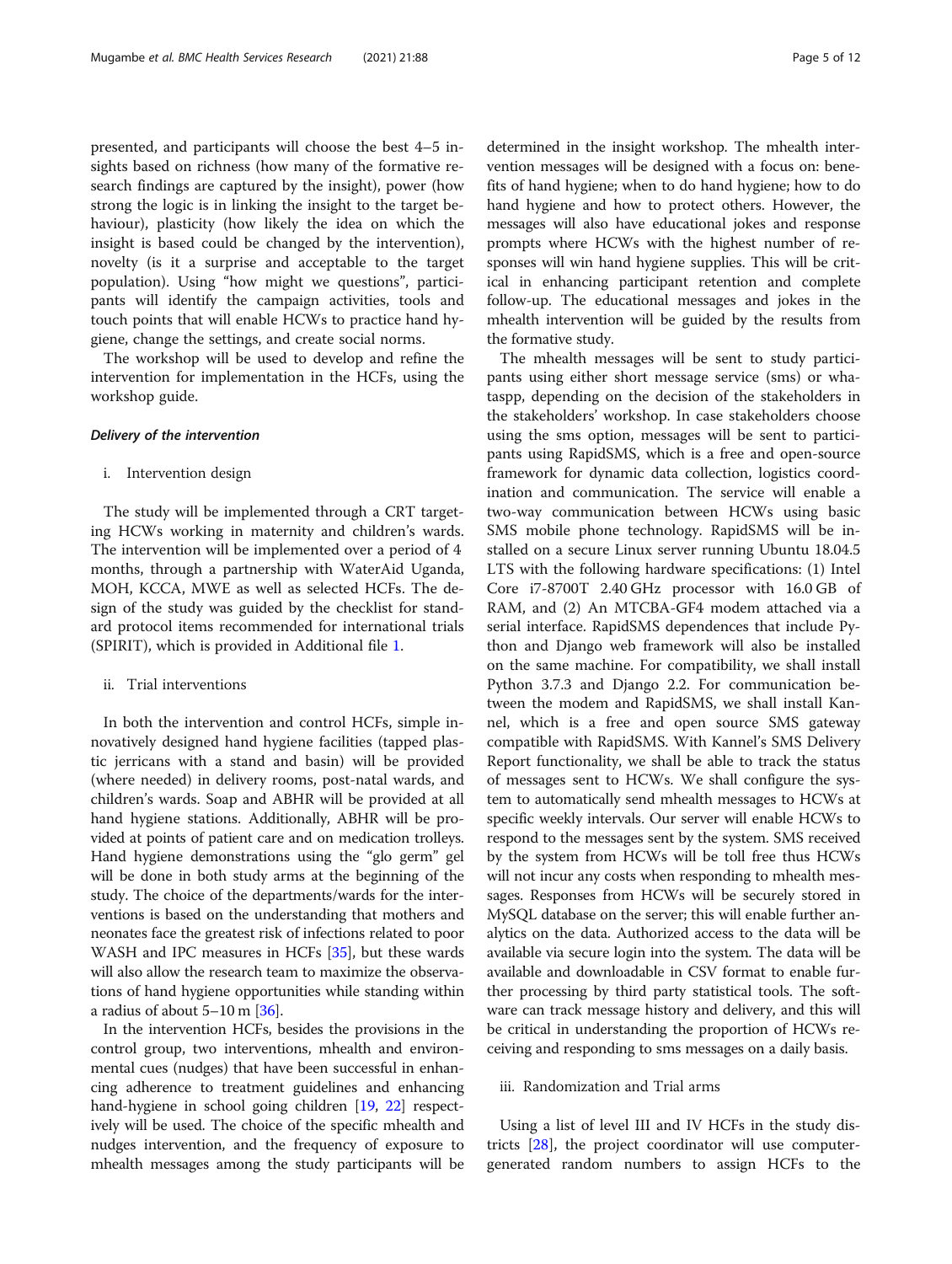intervention and control arms. All HCWs from the same HCF will be allocated to the same group as the randomized HCF in which they are working. HCWs will be enrolled by research assistants (RAs) under the guidance of the principal investigator, and they will be masked off the intervention they are receiving.

## iv. Masking/ blinding

The data analysts and the data collectors will be blinded to the group assignment. In order to achieve blinding for the data collection team, independent teams will collect data from either arm of the trial. In addition, data collectors will be trained separately.

## xxiiInclusion and exclusion criteria

The study will enrol participants working in the maternal and pediatric wards of selected HCFs, and Table 2 summarizes the inclusion and exclusion criteria.

## vi. Intervention monitoring

For quality delivery of the intervention and ensuring that results are acceptable to the different stakeholders, an intervention support team will be in place to provide technical guidance and support. The intervention support team or data monitoring committee (DMC) will be comprised of 6 members, with a representative from the Environmental Health Department at the MOH, KCCA Public Health department, MWE, NGOs, HCFs and private sector. The independent DMC will be chaired by a representative from the Environmental Health division at the MOH.

## Outcome measurement

The primary outcome will be the proportion of utilized hand hygiene opportunities (number of critical times hand hygiene is observed to be done with soap and water or ABHR) out of the total number of observed hand hygiene opportunities. The secondary outcome will be E. coli concentration levels in hand rinsates from HCWs, which indicates recent fecal contamination and hand hygiene failure.

We shall determine the two outcome variables using two approaches. Firstly, observations based on the WHO's 5 moments for hand hygiene which include: before touching a patient; immediately before performing an aseptic procedure; immediately after an exposure risk to body fluids (and after glove removal); after touching a patient and his or her immediate surroundings when leaving as well as after touching any object or furniture in the patient's immediate surroundings, when leaving even without touching the patient [[37\]](#page-11-0). Hand hygiene observations will be conducted during the baseline, midline and end-line surveys. The hand hygiene observations will be done in the mornings  $(8 \text{ am} - 12 \text{ pm})$  and evenings  $(4 \text{ pm} - 8 \text{ pm})$  since these are considered to be peak treatment hours [[36](#page-11-0)]. Within the targeted time, 20 hand hygiene opportunities will be observed for each of the selected HCWs (corresponding to 10 patients each with 2 hand hygiene opportunities, which will include before touching a patient and after touching a patient), and the used and missed opportunities will be recorded. Therefore, a total of 9000 hand hygiene opportunities will be observed by experienced researchers (HCWs or environmental health officers), who will observe from the least obtrusive point within a radius of 5–10 m of the patient wards [[38\]](#page-11-0).

Secondly, hand rinsates from HCWs participating in the CRT will be collected immediately after the hand hygiene observations during baseline and end-line. The samples (hand rinsates) will be collected by a team of trained environmental health officers. During sampling of hand rinsates, HCWs will put their hands, one at a time in Whirl-Pak bags containing distilled water. The HCWs will wash their hands by rubbing the inner hands for about 2 min and the enumerator massaging their hands from outside the whirl pak bag to remove any potential pathogens. Aseptic techniques will be used to collect duplicate samples from each of the study participants (HCWs) during baseline, midline and endline. The samples will be stored in sterile plastic bottles and transported on ice to the laboratory for further analysis within 4 h. The hand rinsates will be analysed for Escherichia coli (E.coli), to establish if there are differences in the levels of contamination on the hands of the HCWs before and after the intervention. During

| <b>Table 2</b> Inclusion and exclusion criteria |
|-------------------------------------------------|
|-------------------------------------------------|

| Inclusion criteria                                                                                                                                                                                                                                                        | <b>Exclusion criteria</b>                                                                                                                                                                                                                                                                                                |
|---------------------------------------------------------------------------------------------------------------------------------------------------------------------------------------------------------------------------------------------------------------------------|--------------------------------------------------------------------------------------------------------------------------------------------------------------------------------------------------------------------------------------------------------------------------------------------------------------------------|
| • Age of 18 and above<br>• Both male and female<br>• Minimum of six months experience at the HCF.<br>• HCWs with appointment letters to work at the<br>selected HCF<br>. Full-time staff at the selected HCF<br>. Informed written consent to participate in the<br>study | • All HCWs in maternal and children's wards of selected HCFs, who will be on leave at the time<br>of the baseline<br>• All HCWs workers in maternal and children's wards of selected HCFs, who will be so sick at the<br>time of the baseline<br>• Refusal to give informed written consent to participate in the study. |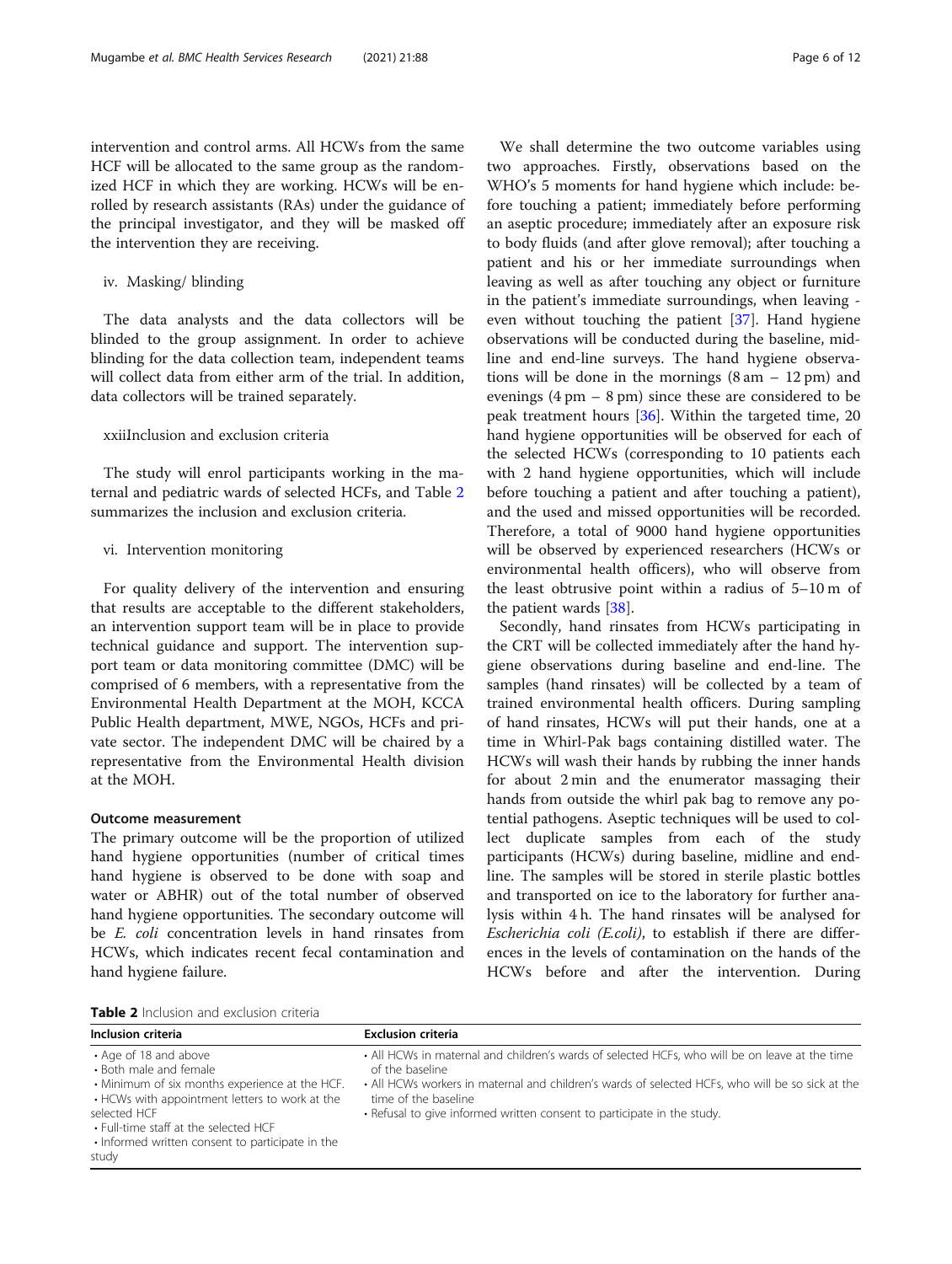analysis, hand rinsates will be diluted using the ratios of 1:1, 1:10 and 1:100. The membrane filtration method (with Chromocult agar) will be used to concentrate samples, and incubation will be done at 37 °C for 24 h. Colonies of E.coli will be identified by their dark blue to violet colour, and they will be counted and recorded per 100 ml of sample.

#### Data collection methods, respondents and sample size

i. Key informants' interviews (KIs)

A total of 30 KIs selected based on their knowledge, position and experience on WASH aspects in HCFs will be conducted. KIs will include supervisors/managers of HC IIIs and IVs, nurses, administrators, Environmental Health Officers as well as officials from the MOH and district health office. KIs interviews will be used to explore the barriers and facilitators of hand hygiene in HCFs, and this will be done using a KIs' interview guide, which is provided in Additional file [2](#page-9-0).

## ii. Semi-structured interviews

A total of 30 semi-structured interviews with HCF managers will be conducted, to assess barriers and facilitators to hand hygiene, motives of hand hygiene, social norms related to hand hygiene, behavioural settings and touch points. This will be done using a semi-structured interview guide provided in Additional file [3](#page-9-0).

## iii. Structured observations in HCFs

As part of the formative study, observations using a structured observation checklist (Additional file [4](#page-9-0)) will be conducted in 100 HCFs to assess the hand hygiene infrastructure, roles, presence of hand hygiene supplies, functionality of facilitates, and norms in maternity and children's wards.

## iv. Cluster randomized trial

A sample size of 30 clusters [HC IIIs and IVs] (15 HCFs under the intervention and 15 HCFs under the control arm) with 15 HCWs per HCF will allow us to detect a 20% increase in the proportion of HCWs that practice hand hygiene (hand washing/hand rub) at the 5 critical moments at 4 months between the control and the intervention groups. The calculation of the sample size is based on the following assumptions: a 25% and 5% increase in hand hygiene in intervention and control group respectively, a standard normal deviate of at 95% confidence level (1.96), a standard normal deviate at 80% power level (0.84), the proportion of HCWs practising hand hygiene in the control group (0.747) from an infection control study in HCFs in Arua district, Northern Uganda [\[39](#page-11-0)] and a design effect of 2.0 to account for the fact that there would be clustering of HCWs within HCFs. This gives a sample size of 426, however, in order to achieve a consistent cluster size, the sample size will be rounded off to 450 HCWs participants, with 225 in each of the study arms. The study will recruit 450 HCWs (doctors, clinical officers, nurses and midwives) who work in maternity and children's wards. In each HCF, the study will target 13 nurses/midwives and 2 Doctors/Clinical Officers.

## Evaluation

We shall conduct process and outcome evaluations. The process evaluation will be conducted at the midline to understand how the intervention has been implemented. The process evaluation will seek to establish: whether the intervention is being implemented according to plan; whether the intervention is working or not; how many HCWs will be getting exposed to the touch points; how many HCWs will be responding to the mhealth intervention as well as the aspects of the intervention that participants will have liked. The baseline, midline and end-line evaluations will be conducted using a tool provided as Additional file [5.](#page-9-0)

To assess the outcome of the intervention, a structured questionnaire will be administered at baseline, midline (2 months after starting intervention) and end-line (4 months) as indicated the participants' timeline in Fig. [2](#page-7-0). During surveys, social demographic, knowledge and attitudes questions will be collected from all participating HCWs through an interviewer administered questionnaire. The questionnaires will be administered to the HCWs before the hand hygiene observations. In order to maintain systematic consistency for measurement indicators, the same research tools used at baseline will be used for mid-term, end-line and impact evaluation. In addition, observations of hand hygiene practice among the HCWs will be done at baseline, midline and end-line using an observation tool. Hand rinsates will be collected and analysed, and the results will be entered in a hand rinsates form. All the data collection tools to be employed will be guided by the WHO's 5 moments for hand hygiene [\[37\]](#page-11-0).

## Data management and analysis plan Data management

## Data will be collected electronically using tablets or phones preloaded with Open Data Kit software. Data capture forms with in-built restrictions plus logical

checks to minimize errors and missing data at collection will be designed by the study data management team. The data collected from the field will be submitted to the cloud server on a daily basis, and only accessible by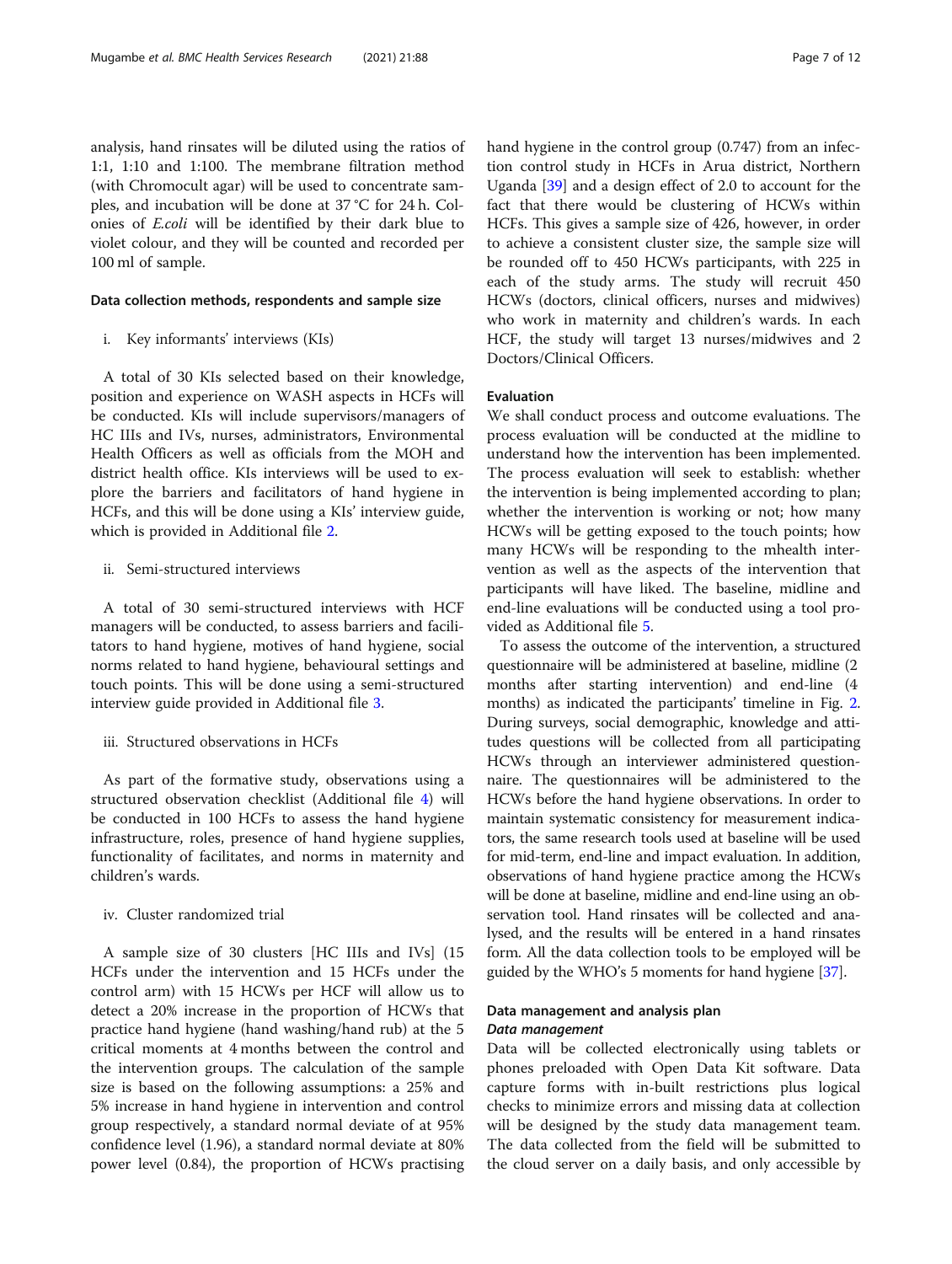<span id="page-7-0"></span>

the data management team for data security purposes. The data will be downloaded in a comma-separated value (csv) format, and then exported to STATA version 14 after which consistency checks programs will be run daily and error reports produced. The generated errors will be sent back to the field team for clarification and cleaning. The data manager will be responsible for the security of the data and will back it up on the cloud server on a daily basis to avoid its loss.

Study progress will be monitored by comparing numbers accrued against those expected. Numbers accrued will further be verified against the physical counts from the field team. Progress reports will be provided to the study team on a daily basis for purposes of monitoring the progress. There will be a data quality team which will monitor the data collection activity and carry out reinterviews on a randomly selected percentage of the records to further ensure quality data is collected. Data will be treated as confidential by the study personnel and all records will be kept secure in locked filling cabinets and offices will be treated with utmost confidentiality.

#### Data analysis

i. Qualitative analysis (formative stage)

The KIIs will be transcribed verbatim by two experienced transcribers. The typed transcripts will then be read several times by all members of the study team who will then develop codes. Code book definitions will be based on the objectives of the study while integrating in emerging themes from the data. The code book will be discussed and agreed upon by the study team. Then two experienced research assistants (RAs) will code the articles using ALTAS-ti software to ease further analysis. The code reports will then be read and discussed by all the investigators who will agree on both codes and categories. Then, codes will be grouped into categories, themes and subthemes [\[40](#page-11-0)].

#### ii. Quantitative analysis (effect of intervention)

The effect of the intervention will be evaluated at two time-points: midway the intervention, and immediately after the completion of the intervention period to assess the short-term effects on hand hygiene. Data from all surveys will be double entered into Open Data Kit (ODK) collect, and statistical analysis will be carried out using Stata version 14. We will calculate the prevalence of cluster level hand hygiene at baseline and follow-up for each HCF. Mixed sub-group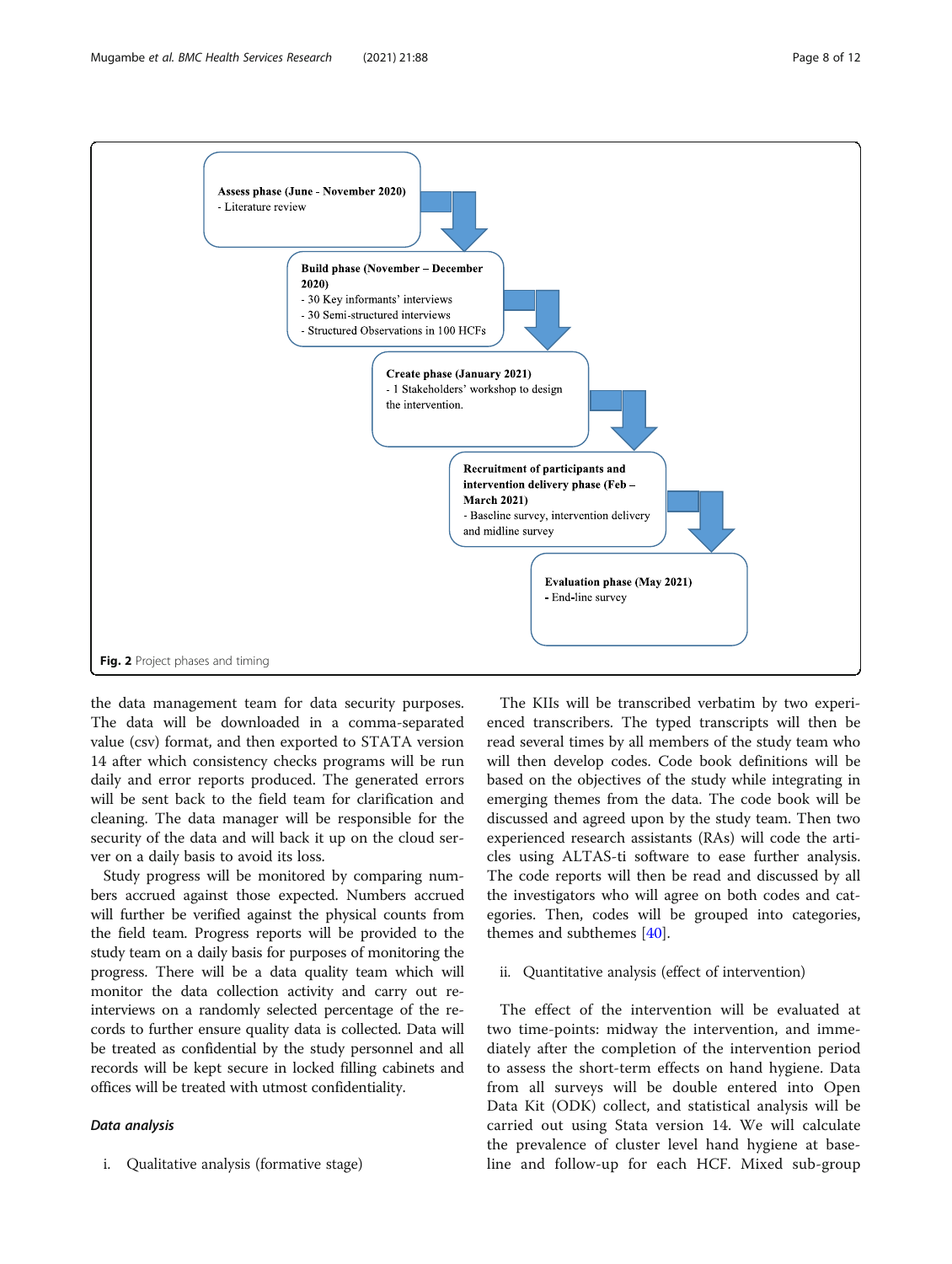analysis will be stratified by sex, cadre, experience, and level of training. We shall run multivariable logistic regression under the generalised estimating equations (GEE) framework to account for the dependence of hand hygiene on the intervention in a marginal way. This approach will give population average estimates for effect of intervention while accounting for other covariates in the model. An exchangeable correlation structure will be considered. Table 3 provides a summary of the study objectives, methods and data analysis procedures.

## Quality assurance/ quality control of data and collection

Experienced RAs including observers will be recruited from a well-established network of RAs that have participated in successful research projects. These will be trained on research ethics, research design and how to minimize bias. Prior to data collection, there will be a pre-test of the data collection tools to ensure they are valid and reliable. This will also enable RAs to familiarise with the data collection tools and also correct any errors if discovered. Pretesting will be in Nyimbwa health centre IV, Luweero district. This HCF has been purposively selected because it shares similar characteristics with some of the HCFs in the GKMA. A quality control team will be instituted whose role will be to ensure that RAs adhere to the approved study procedures. To ensure quality in quantitative data entry, the data entry screen will be designed with skips and restrictions. In case of samples for hand rinsates, a duplicate sample of the hand rinsates will be obtained for validation of results.

### Dissemination plan

Study findings will be presented at appropriate international conferences and submitted for peer-reviewed publication. Besides, study findings will be disseminated in stakeholders' meetings and to the HCWs and managers in study HCFs.

#### **Discussion**

Hand hygiene is a paramount intervention in the prevention of healthcare acquired infections. However, the

Table 3 Summary of study objectives, methods and data analysis procedures

| Objectives                                                                                                                                            | Study population                                                | Data collection<br>methods                                                                               | <b>Indicators</b>                                                                                                                                                                                                     | Data<br>analysis                                                                                                 |
|-------------------------------------------------------------------------------------------------------------------------------------------------------|-----------------------------------------------------------------|----------------------------------------------------------------------------------------------------------|-----------------------------------------------------------------------------------------------------------------------------------------------------------------------------------------------------------------------|------------------------------------------------------------------------------------------------------------------|
| Explore the facilitators for enhancing healthcare<br>workers' hand hygiene practices in HCFs in the<br>GKMA.                                          | Healthcare workers<br>in selected HCFs<br>and district leaders. | Key informant<br>interviews                                                                              | Facilitators of Hand hygiene among<br><b>HCWs</b>                                                                                                                                                                     | i. Thematic<br>content<br>analysis                                                                               |
|                                                                                                                                                       |                                                                 | Semi-structured<br>interviews                                                                            | Facilitators of Hand hygiene among<br><b>HCWs</b>                                                                                                                                                                     | i. Thematic<br>content<br>analysis<br>ii.<br>Descriptive<br>statistics                                           |
|                                                                                                                                                       | Healthcare facilities                                           | Observations                                                                                             | Facilitators of Hand hygiene among<br><b>HCWs</b>                                                                                                                                                                     | i.<br>Descriptive<br>statistics                                                                                  |
| Explore the barriers for enhancing healthcare<br>workers' hand hygiene practices in HCFs in the<br>GKMA.                                              | Healthcare workers<br>in selected HCFs.                         | Key informant<br>interviews                                                                              | Barriers of Hand hygiene among HCWs                                                                                                                                                                                   | i. Thematic<br>content<br>analysis                                                                               |
|                                                                                                                                                       |                                                                 | Semi-structured<br>interviews                                                                            | Barriers of Hand hygiene among HCWs                                                                                                                                                                                   | i. Thematic<br>content<br>analysis<br>ii.<br>Descriptive<br>statistics                                           |
|                                                                                                                                                       | Healthcare facilities                                           | Observations                                                                                             | Barriers of Hand hygiene among HCWs                                                                                                                                                                                   | i.<br>Descriptive<br>statistics                                                                                  |
| Determine the impact of mobile phone WASH<br>messages and environmental cues on hand hygiene<br>practice among health workers in HCFs in the<br>GKMA. | Healthcare workers<br>in selected HCFs.                         | i. Observations<br>of healthcare<br>workers<br>ii. Laboratory<br>analysis of hand<br>rinsates for E.coli | i. Percentage change (increase or<br>decrease) in the used hand hygiene<br>opportunities<br>ii. Percentage change (increase or<br>decrease) in the number of E.coli<br>colonies/100 ml of samples of hand<br>rinsates | i. Use of<br>statistical<br>tests<br>- McNemar<br>test<br>- Paired t-<br>test<br>- GEE<br>Logistic<br>regression |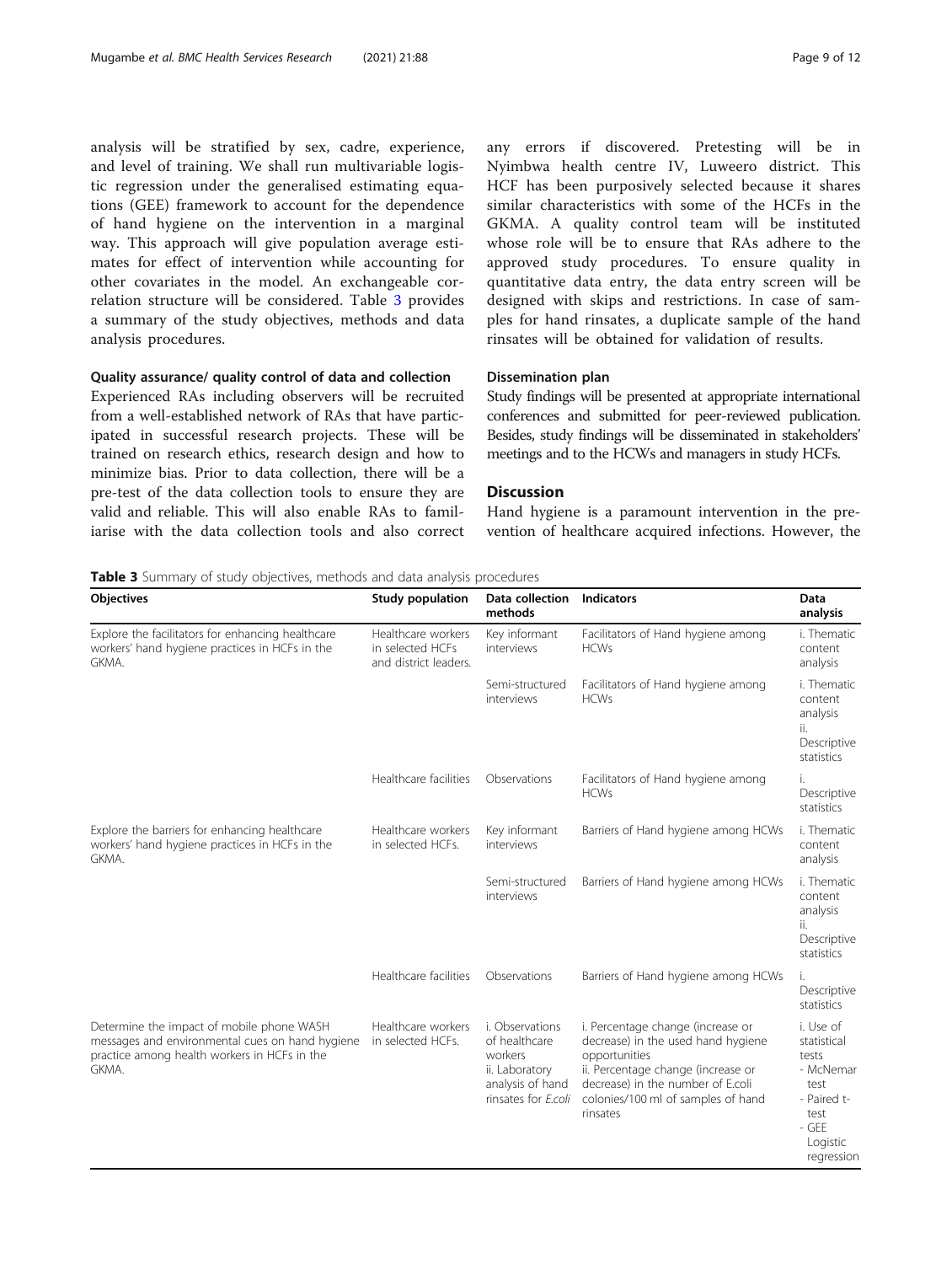<span id="page-9-0"></span>rate of adherence to hand hygiene during patient care remains as low as 15% among HCWs [\[41\]](#page-11-0). Besides, only a few studies have attempted to holistically understand the facilitators and barriers to hand hygiene among HCWs, and the impact of use of mobile phone text messages and environmental cues [[21](#page-10-0)]. Therefore, our study will explore the facilitators and barriers to adherence to hand hygiene, and the impact of mhealth and environmental cues on hand hygiene practices among HCWs working in maternal and children's wards.

Our study will be a cluster randomized trial in which HCWs in public HCFs in the GKMA will be assigned to the intervention and control arms. Cluster randomized trials have the potential to minimise potential biases such as confounding, and are therefore considered as the gold standard for generating the highest level of evidence [\[42](#page-11-0)]. HCWs in both the intervention and control arms will be exposed to simple innovatively designed hand washing facilities (tapped plastic jerricans with a stand and basin) which will be placed in delivery rooms, post-natal and children's wards. Delivery rooms, postnatal and children's will be considered since they present mothers, children and HCWs with an elevated risk to healthcare acquired infections, especially blood borne pathogens such as HIV, hepatitis B virus, Staphylococcus aureus and Streptococcus pneumonia [[43,](#page-11-0) [44\]](#page-11-0).

Though not widely studied, having simple hand washing facilities such as plastic jerrycans and tippy taps have been shown to increase adherence to hand hygiene at critical times at community level [[45](#page-11-0), [46](#page-11-0)]. Therefore, our study will utilise this intervention based on the notion that having simple innovatively designed hand hygiene facilities and the required supplies will increase the level of adherence. In addition to the interventions in the control arm, HCWs in the intervention arm will be exposed to environmental cues and mobile text messages on hand hygiene. Also, evidence from a simulation hospital study in a US medical centre and affiliated medical school indicated that environmental cues subconsciously influenced the hand hygiene practice [\[47](#page-11-0)]. Similarly, mobile text messages have also been reported to influence behaviour change in a number of healthcare interventions [\[48](#page-11-0), [49\]](#page-11-0). However, their impact on promotion of hand hygiene in HCF settings is still understudied [\[21](#page-10-0)]. Mobile text messages are anticipated to promote adherence to hand hygiene by reminding HCWs to wash hands or use ABHR during the critical moments of patient care.

The impact of the environmental cues and mhealth intervention will be assessed based on adherence to the WHO's 5 moments for hand hygiene [\[50\]](#page-11-0) and *Escheri*chia coli (E.coli) concentration levels in hand rinsates from HCWs. The WHO 5 moments of hand hygiene have widely been used in evaluating hand hygiene interventions in healthcare settings [\[50](#page-11-0)–[52](#page-11-0)]. Similarly, E. coli has also been used as an indicator for measuring the effectiveness of hand hygiene in HCFs [\[53](#page-11-0)–[55\]](#page-11-0).

### Strengths and limitations of the study

To the best of our knowledge, this may be the first study to evaluate the impact of environmental cues and mhealth on hand hygiene practice among HCWs. However, observations of hand hygiene practice among HCWs are likely to be affected by social desirability bias. To solve this challenge, RAs that will undertake the observations will be trained, standard WHO observation tools will be used, and where possible two observers will be used to observe hand hygiene behaviour simultaneously. In addition, our findings are likely to be influenced by a change in hand washing behaviour, which could be attributed to the recent COVID-19 pandemic. The effect of COVID-19 will be factored in during data analysis through stratification of data.

#### Trial status

The study has received ethical approval from the Makerere University Higher Degrees Research and Ethics, and was consequently registered by the Uganda National Council of Science and Technology. Administrative permission to conduct the study has also been obtained from the 3 study districts. Currently, we are conducting the formative study phase, which is being implemented through literature review, key informants' interviews, semistructured interviews and observations in HCFs. The intervention is set to begin in February 2021.

#### Supplementary Information

The online version contains supplementary material available at [https://doi.](https://doi.org/10.1186/s12913-021-06082-3) [org/10.1186/s12913-021-06082-3.](https://doi.org/10.1186/s12913-021-06082-3)

| <b>Additional file 1.</b> |  |
|---------------------------|--|
| <b>Additional file 2.</b> |  |
| <b>Additional file 3.</b> |  |
| <b>Additional file 4.</b> |  |
| <b>Additional file 5.</b> |  |
| <b>Additional file 6.</b> |  |
|                           |  |

## Abbreviations

ABHR: Alcohol Based Hand Rub; BCD: Behavior Centered Design; CRT: Cluster Randomized Trial; DMC: Data monitoring committee; GEE: Generalized estimating equations; GKMA: Greater Kampala Metropolitan area; HCAIs: Healthcare acquired infections; HCFs: Healthcare facilities; HCWs: Healthcare workers; IPC: Infection Prevention and Control; JMP: Joint Monitoring Programme; KCCA: Kampala Capital City Authority; LMICs: Low and middle income countries; MOH: Ministry of Health; MWE: Ministry of Water and Environment; NAS: National Academy of Sciences; NGO: Non-Government Organization; ODK: Open Data Kit; SMS: Short message service; UNICEF: United Nations Children's Fund; WASH: Water, sanitation and hygiene; WHO: World Health Organization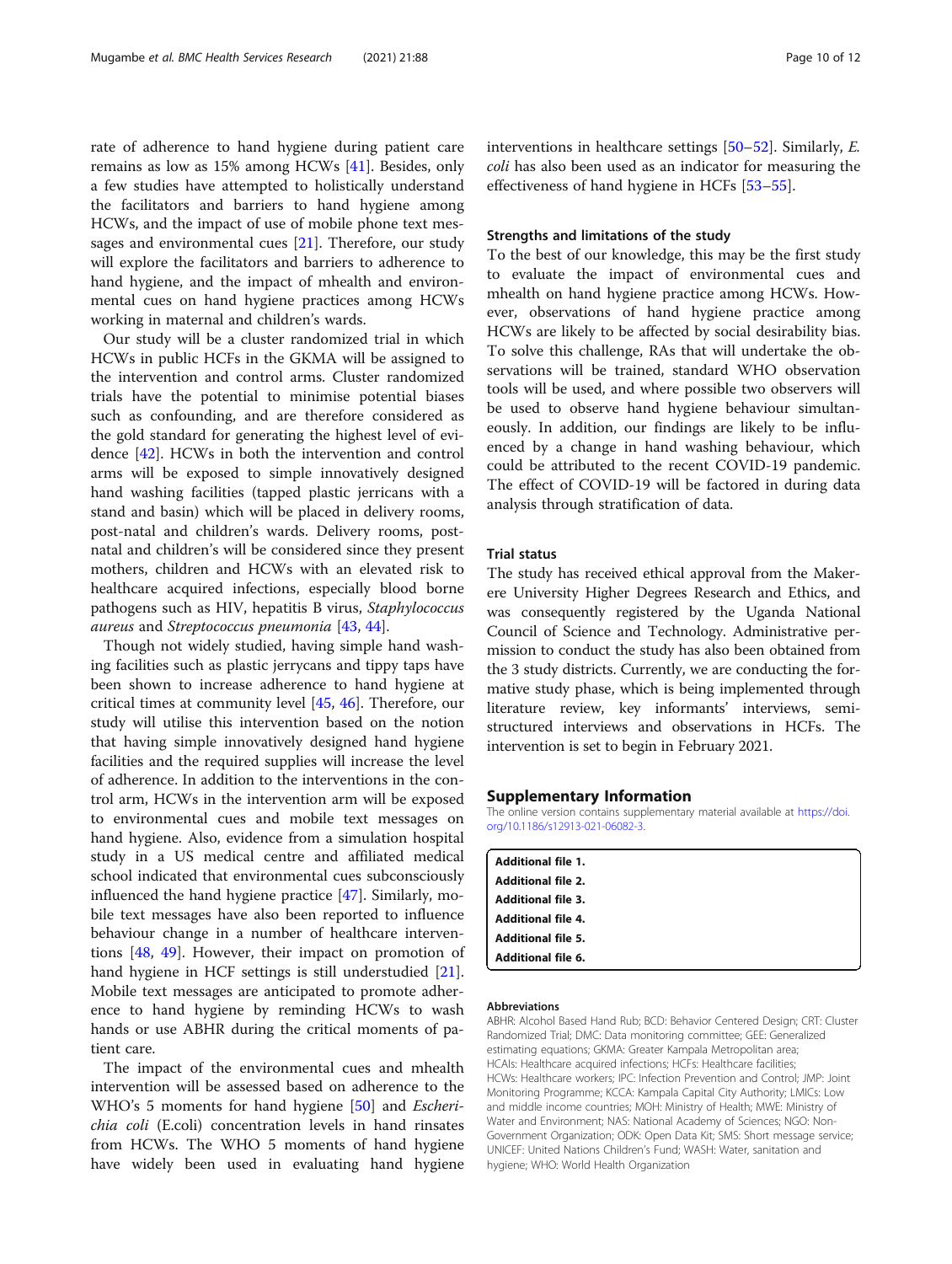#### <span id="page-10-0"></span>Acknowledgements

We extend appreciation to Mr. Denis Kayiwa, Mr. Moses Olweny and Ceaser Kimbugwe, who work with WaterAid Uganda, for their support during the preliminary work described here. We also acknowledge the support from the staff at the Environmental Health department, Ministry of Health.

#### Authors' contributions

RKM, HY and CLM conceptualized the study plan. RKM, TS, STW, WK, MN, PI, JBI, JSM, DS, HY and CLM are implementing the study. All authors read and approved the final protocol.

#### Funding

The study protocol was derived from a project funded in whole or part by NAS and USAID under the USAID Prime Award Number AID-OAA-A-11- 00012. The study protocol was independently peer reviewed by the funding body, however, any opinions, conclusions, or recommendations expressed in this article are those of the authors alone, and do not necessarily reflect the views of USAID or NAS.

## Availability of data and materials

This protocol doesn't include any data yet, and readers are requested to ask the authors for data once available.

#### Ethics approval and consent to participate

Ethical approval (Protocol 775) was obtained from Makerere University School of Public Health Higher Degrees and Research Ethics Committee (MakSPH HDREC). The study was registered with the Uganda National Council of Science and Technology (UNCST) under the registration number HS882ES. The ethics committee provided ethical approval on behalf of all trial sites. Any protocol modifications will be submitted to the MakSPH HDRE C for review and approval. Additionally, administrative clearance to conduct the study within HCFs in the GKMA was obtained from the respective district local governments. Before data collection in the HCFs, permission will be sought from the managers of the selected HCFs and RAs will seek written informed consent from the individual respondents. The consenting process will be guided by the written informed consent form provided in Additional file [6](#page-9-0). Participation in the study will be completely voluntary and data collection instruments will have unique codes (identification numbers) in order to conceal the identity of the study participants. This project is registered at the ISRCTN Registry with number ISRCTN98148144.

#### Consent for publication

Not applicable.

#### Competing interests

Authors declare that they have no competing interests.

#### Author details

<sup>1</sup>Department of Disease Control and Environmental Health, School of Public Health, Kampala, College of Health Sciences, Makerere University, P.O. Box 7072, Kampala, Uganda. <sup>2</sup>Programs Department, WaterAid Uganda, P.O. Box 11759, Kampala, Uganda. <sup>3</sup>College of Computing and Information Sciences, Makerere University, P.O. Box 7062, Kampala, Uganda. <sup>4</sup> Department of Agricultural Extension and Innovations, School of Agricultural Sciences, College of Agriculture and Environmental Sciences, Makerere University, P.O. Box 7062, Kampala, Uganda. <sup>5</sup>Environmental Health Department, Ministry of Health, P.O Box 7272, Kampala, Uganda. <sup>6</sup>The Center for Global Safe Water, Sanitation and Hygiene, Rollins School of Public Health, Emory University, 1518 Clifton Rd. NE, Atlanta, GA 30322, USA.

#### Received: 6 December 2020 Accepted: 13 January 2021 Published online: 26 January 2021

#### References

- 1. WHO/UNICEF. Water, sanitation and hygiene in health care facilities: status in low and middle income countries and way forward. 2015. Report No.: 9241508477.
- 2. WHO/UNICEF. Water, sanitation and hygiene in health care facilities: practical steps to achieve universal access to quality care. Geneva: World Health Organization; 2019.
- 3. Allegranzi B, Nejad SB, Combescure C, Graafmans W, Attar H, Donaldson L, et al. Burden of endemic health-care-associated infection in developing countries: systematic review and meta-analysis. Lancet. 2011;377(9761):228–41.
- 4. Coffin SE, Zaoutis TE. HealthCare–associated infections in the nursery. Infect Dis Fetus and Newborn. 2011:1126–43.
- 5. van Dillen J, Zwart J, Schutte J, van Roosmalen J. Maternal sepsis: epidemiology, etiology and outcome. Curr Opin Infect Dis. 2010;23(3):249–54.
- 6. WHO. Report on the burden of endemic health care-associated infection worldwide. Geneva: World Health Organisation; 2011. Report No.: 9241501502
- Peters A, Lotfinejad N, Simniceanu A, Pittet D. The economics of infection prevention: why it is crucial to invest in hand hygiene and nurses during the novel coronavirus pandemic. J Infect. 2020;81(2):318–56.
- 8. Pittet D, Sax H, Hugonnet S, Harbarth S. Cost implications of successful hand hygiene promotion. Infect Control Hospital Epidemiol. 2004;25(3):264–6.
- 9. Sroka S, Gastmeier P, Meyer E. Impact of alcohol hand-rub use on meticillinresistant Staphylococcus aureus: an analysis of the literature. J Hosp Infect. 2010;74(3):204–11.
- 10. Erasmus V, Daha TJ, Brug H, Hendrik Richardus J, Behrendt MD, Vos MC, et al. Systematic review of studies on compliance with hand hygiene guidelines in hospital care. Infect Control Hosp Epidemiol. 2010;31(3):283.
- 11. WHO/UNICEF. Global action plan for prevention and control of pneumonia and diarrhoea by 2025. 2013. [https://www.who.int/maternal\\_child\\_](https://www.who.int/maternal_child_adolescent/documents/global_action_plan_pneumonia_diarrhoea/en/) [adolescent/documents/global\\_action\\_plan\\_pneumonia\\_diarrhoea/en/](https://www.who.int/maternal_child_adolescent/documents/global_action_plan_pneumonia_diarrhoea/en/)
- 12. Duerink D, Farida H, Nagelkerke N, Wahyono H, Keuter M, Lestari ES, et al. Preventing nosocomial infections: improving compliance with standard precautions in an Indonesian teaching hospital. J Hosp Infect. 2006;64(1):36–43.
- 13. WHO. WHO Guidelines on Hand Hygiene in Health Care: First Global Patient Safety Challenge Clean Care Is Safer Care. Geneva: World Health Organization; 2009.
- 14. Kayiwa D, Sembuche Mselle J, Isunju JB, Ssekamatte T, Tsebeni Wafula S, Muleme J, et al. Determinants of hygiene practices among mothers seeking delivery services from healthcare facilities in the Kampala metropolitan area, Uganda. Int J Hyg Environ Health. 2020:1–13.
- 15. Mulogo EM, Matte M, Wesuta A, Bagenda F, Apecu R, Ntaro M. Water, sanitation, and hygiene service availability at rural health care facilities in southwestern Uganda. J Environ Public Health. 2018;2018:5403795.
- 16. Kayiwa D, Mugambe RK, Mselle JS, Isunju JB, Ssempebwa JC, Wafula ST, et al. Assessment of water, sanitation and hygiene service availability in healthcare facilities in the greater Kampala metropolitan area, Uganda. BMC Public Health. 2020;20(1):1767.
- 17. Mugambe RK, Ssempebwa JC, Tumwesigye NM, van Vliet B, Adedimeji A. Healthcare waste management in Uganda: management and generation rates in public and private hospitals in Kampala. J Public Health. 2012;20(3): 245–51.
- 18. Terry M. Text messaging in healthcare: the elephant knocking at the door. Telemedicine and e-Health. 2008;14(6):520–4.
- 19. Zurovac D, Sudoi RK, Akhwale WS, Ndiritu M, Hamer DH, Rowe AK, et al. The effect of mobile phone text-message reminders on Kenyan health workers' adherence to malaria treatment guidelines: a cluster randomised trial. Lancet. 2011;378(9793):795–803.
- 20. Dawson CH, Mackrill JB. Review of technologies available to improve hand hygiene compliance–are they fit for purpose? J Infect Prev. 2014; 15(6):222–8.
- 21. Monteiro AB, Millão LF, De Castro ÍM, Cazella SC, Caregnato RC, Viegas K. m-Health Application for Infection Control and Prevention Focused on Healthcare Professionals. In International Symposium on Ambient Intelligence 2018 Jun 20. Cham: Springer; 2018. p. 239–46.
- 22. Dreibelbis R, Kroeger A, Hossain K, Venkatesh M, Ram PK. Behavior change without behavior change communication: nudging handwashing among primary school students in Bangladesh. Int J Environ Res Public Health. 2016;13(1):129.
- 23. Gould DJ, Moralejo D, Drey N, Chudleigh JH, Taljaard M. Interventions to improve hand hygiene compliance in patient care. Cochrane Database Syst Rev. 2017;9(9):Cd005186.
- 24. UBOS. The national population and housing census 2014–main report. Kampala: Uganda Bureau of statistics Kampala; 2016.
- 25. Brousse O, Wouters H, Demuzere M, Thiery W, Van de Walle J, Van Lipzig NP. The local climate impact of an African city during clear-sky conditions—implications of the recent urbanization in Kampala (Uganda). Int J Climatol. 2020:1–23.